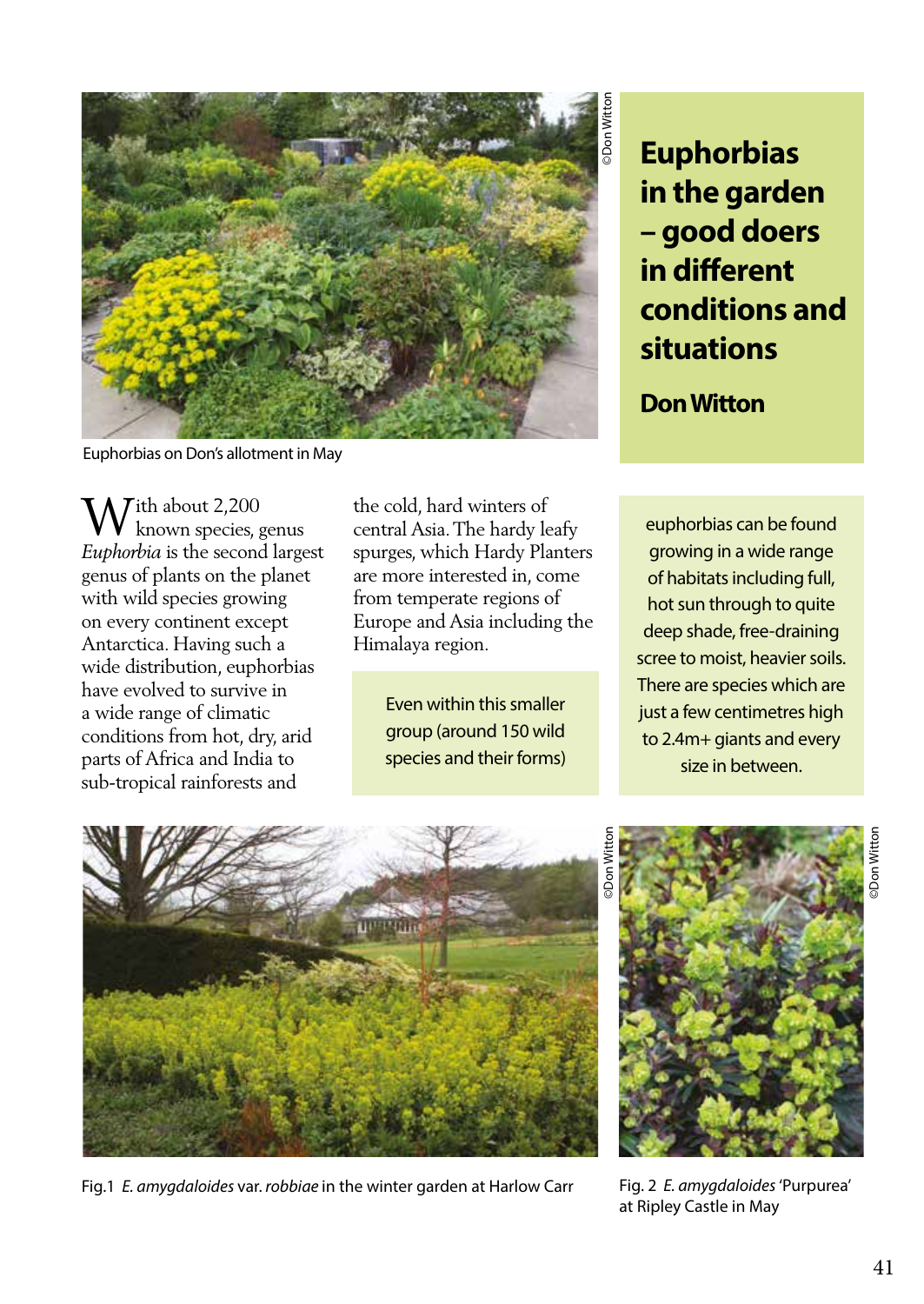

Figs 3a & b *E.* Redwing – a young plant in February & in full bloom

Different varieties will grow in a wide range of positions in the garden and, with careful choice, just about every garden situation can accommodate a euphorbia or two.

The main flowering period is April to June but there are species which flower earlier, and others which flower throughout the summer months. Some of these, for example *E. ceratocarpa* and

*E.* 'Blue Haze' will continue to flower deep into the autumn, displaying that wonderfully fresh, chartreuse acid-yellow colour which associates so well with many other plants.

 Unlike genera such as *Hosta, Hemerocallis, Phlox* and hardy geraniums, for example, most *Euphorbia* species do not hybridize easily or sport, so there are not hundreds of varieties to choose from. Many good garden euphorbias are straightfrom-the-wild species. The

exception is *E. characias* from the Mediterranean. It is very variable in the wild and there are 3 subspecies; consequently there are about 30 named cultivars listed in the *Plant Finder.* Other species that produce a few cultivars suitable for the garden are *amygdaloides, cyparissias, griffithii* and *epithymoides*. The latter we all probably know better as *E. polychroma*, but after the recent *Euphorbia* trials at Wisley an earlier name was found, which in nomenclature terms always takes precedence.



Fig. 4 *E. epithymoides* 'Golden Fusion' with camassias Fig. 5 *E. epithymoides* 'First Blush'

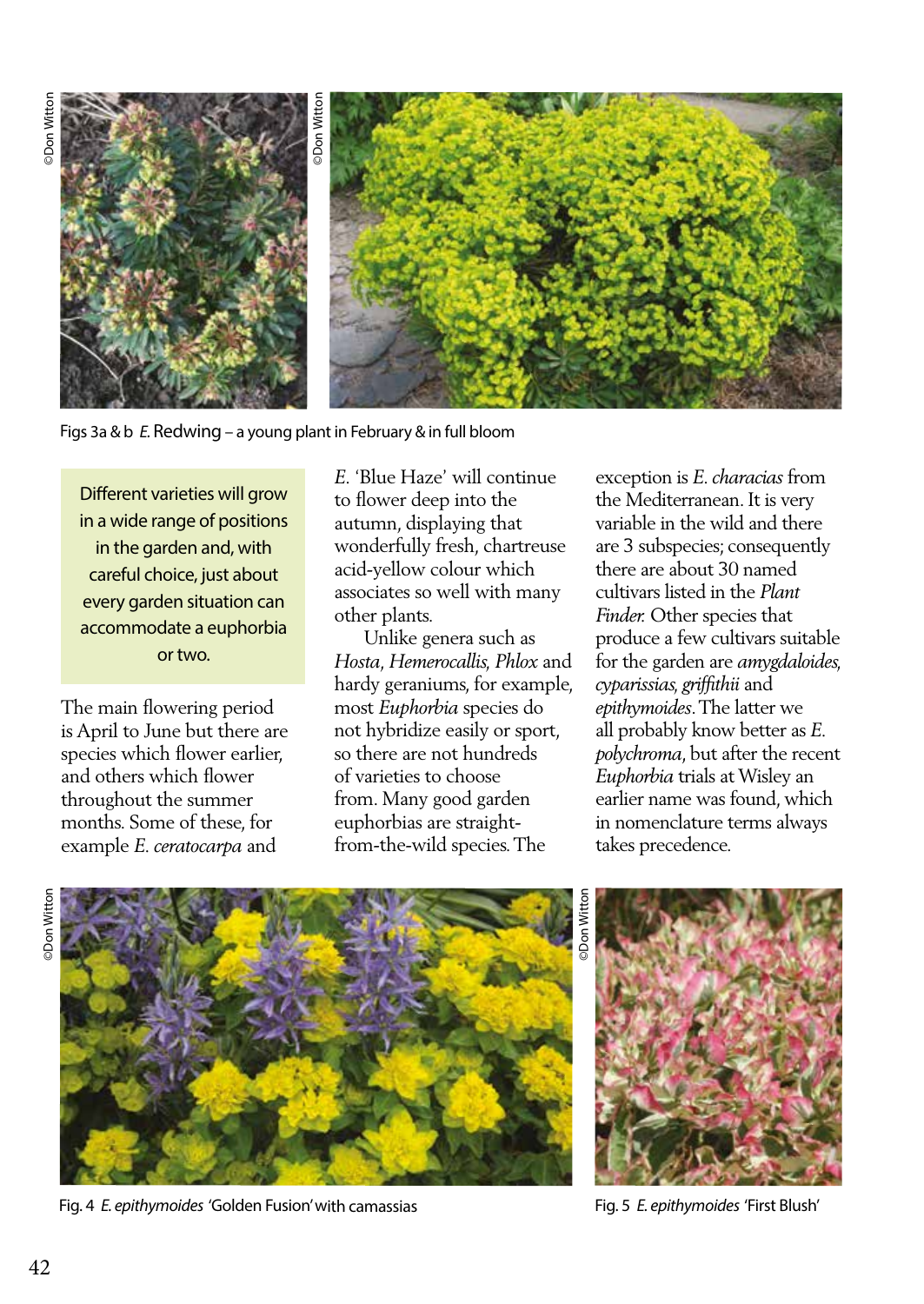

Fig. 6 *E. epithymoides* 'Midas' at Avondale Nursery gardens

Its common name is still the Cushion Spurge and it is my favourite species.

 So whether it's for front, middle or back of the border, spring or summer flowering, sun or shade, moist or dry, here are some of my recommendations for good garden plants. The conditions do not have to be exact as most euphorbias will tolerate notperfect aspects and still put on a good show.

### **SPRING FLOWERING in SHADE**

 These are euphorbias for difficult dry shade to dappled woodland shade.

 *E. amygdaloides* **var.** *robbiae* (fig. 1)

This is the one that garden centres always stock but they

Fig. 7 *E. characias* subsp. *characias*  'Humpty Dumpty'

never tell you that it creeps and spreads. Placed correctly it has many virtues: glossy, deep-green evergreen leaves; good ground cover all year round; survives, thrives and flowers in dry, dark difficult parts of the garden; it flowers early and in shade the bracts will be lime green. In time the original planting will die out as it travels forward but it is easy



Fig. 8 *E. griffithii* 'Dixter'



Fig. 9 *E. myrsinites* in a scree garden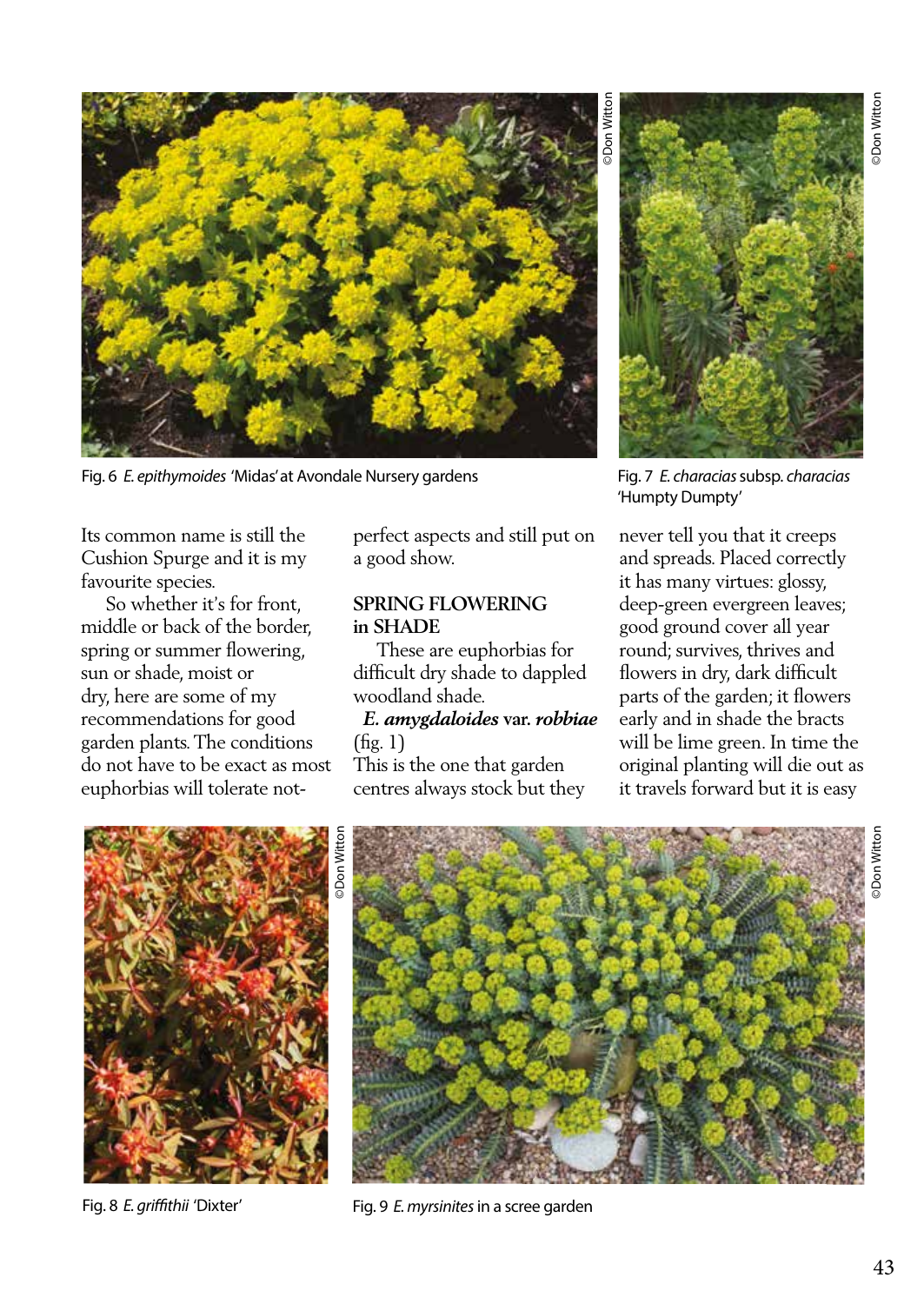

Fig. 10 *E*. 'Blue Haze' in July

enough to dig up and replant in any bare patches.

#### *E. amygdaloides* **'Purpurea'**  (fig. 2)

 Another common variety with maroon evergreen leaves which look good in dappled, shady woodland conditions. Lime-green bracts up to 75cm, it is fairly short-lived but will produce seedlings in the right conditions.

 *E.* Redwing (figs 3a & b)

 This is a compact sport of *E.* x *martini* and like *martini* 



Fig. 11 *E. ceratocarpa* in late October

it has evergreen foliage which colours up maroon in the cold winter months. The likeness finishes there as this plant, at up to 60cm, is bushy and more compact and will smother itself in floral bracts from late winter until summer. The colour will be more lime in shade and brighter yellow in more sun. Redwing is not as popular as it was 10 years ago, but it is still one of my favourites.

### **SPRING FLOWERING in SUN**

 In this category there is more choice than any other so I will mention some of the more eye-catching forms which perform well in gardens. All are deciduous except Humpty Dumpty.

#### *E. epithymoides* **'Golden Fusion**' (fig. 4)

 This form was collected in the Balkans by John Massey. It produces masses of flowering stems and is the earliest form



Figs 12a & b *E.* x *pasteurii* 

©Don Witton **Don Witt** 



**Don Witton**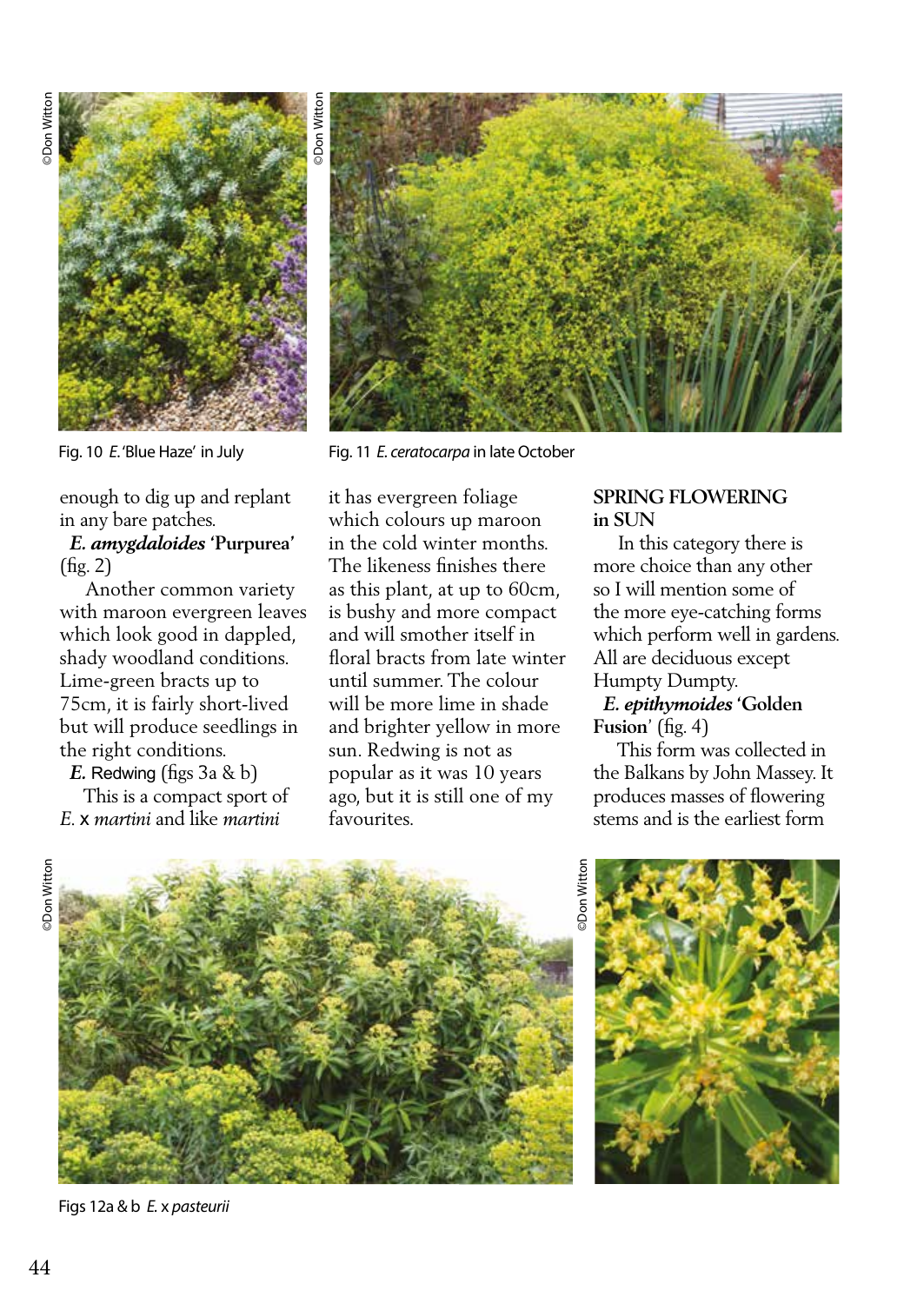

Fig. 13 *E. nereidum* 

of *epithymoides* to flower in March, going through to May.

 *E. epithymoides* **'First Blush'** (fig. 5)

 The best variegated form with very attractive cream and blushing pink leaves and bracts. In the 6 years I've grown it there has been no sign of reversion. At around 40cm it is one of the smaller forms and needs to be grown at the front of a sunny border.

# *E. epithymoides* **'Midas'**   $(f_1g, 6)$

 My favourite form of my favourite species, but it is becoming scarce and would be a good contender for our HPS Conservation Scheme. It is a strong, upright form to about 60cm with vivid eyecatching yellow flowers; May is its peak flowering month.

#### *E. characias* **subsp.** *characias*  **'Humpty Dumpty'** (fig. 7)

 At around 90cm it is not the tallest form of characias but it is a strong grower, often producing 60+ evergreen

stems with tightly packed, cylindrical inflorescences on the lime side of yellow. Evergreen, it gives height and floral impact early in the year.

## *E. palustris*

 As the name suggests, the Swamp Spurge grows in moister conditions than the average euphorbia. However I grow it in the same soil as most other plants in my garden with an annual mulch, and on the drier side of the Pennines it is fine, making a large 1.2m+ solid mound of golden yellow flowers in April and May.

 *E. griffithii* **'Dixter'** (fig. 8) The *griffithii* species brings shades of red and orange to the floral palette of euphorbias and this is an excellent form, introduced by Christopher Lloyd of Great Dixter. It is a deciduous multi-stemmed plant for the middle of the border. Coming from the Himalaya region, it

will cope with heavier, more moisture-retentive soils than the Mediterranean forms. It has bright red bracts and ruddy, bloodshot stem leaves. It will make a large spreading clump over the years but can be divided in late winter if it needs to be kept to a desired size.

## **ROCK GARDEN and SCREE BED**

All these like plenty of sunshine and free-draining soil. They are not petite plants, often growing wider than they are tall which makes them suitable for the larger rockery. They are also suitable for large patio pots, sinks and containers.

## *E. myrsinites* (fig. 9)

 A popular choice, a very prostrate form only 30cm tall but it can reach 90cm across in favourible conditions. It has small, glaucous, evergreen foliage and lime-yellow flowers in March–April.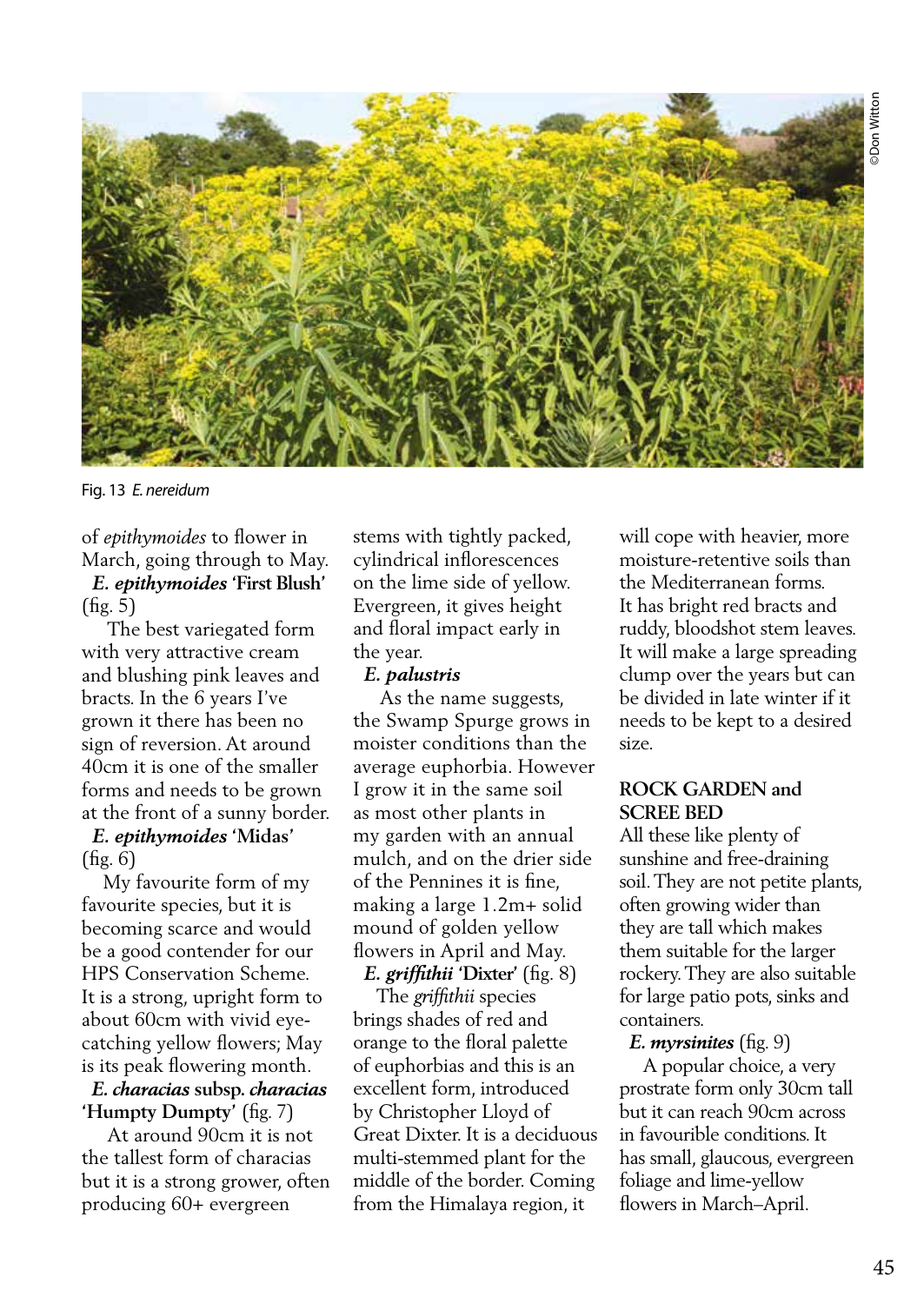

Figs 14a & b *E.* Excalibur

## *E. rigida*

 Closely related to *E. myrsinites* but more upright, and the glaucous evergreen leaves are larger and more pointed. It is not as hardy as *E. myrsinites* so is suitable for outdoor cultivation only in warmer parts of the country or as a large alpine-house plant. The flowers are more yellow and earlier than *E. myrsinites*, often starting in February.

#### *E. spinosa*

 An unusual shrub for the rock garden with a strange species name as it has no spines. Woody stems branch up to 30cm tall but then grow outwards and a mature plant can be over 90cm across. If it grows too wide it can be given an annual haircut with garden shears in March to maintain a more compact shape. In May and June it will be smothered

©Don Witton



with a mass of tiny starry yellow flowers, ageing to orange.

 *E.* **'Blue Haze'** (fig. 10)

 One of my favourites, this hybrid of *E. seguieriana* and *E. nicaeensis* has thin glaucous evergreen leaves and a mass of yellow flowering stems cover the plant from May through to autumn. It grows to about 45cm tall and 60cm across.

#### **SHRUBS**

Shrubby forms come from southern Europe and may need some protection in harsh winters in the northern half of Britain.

 *E. ceratocarpa* (fig. 11)

 From Sicily, this is a subshrub as the stems are woody at the bottom while new growth is herbaceous. It is around 1.2m tall with a lax habit, but it can be trimmed regularly and will soon produce new flowering stems. The bright yellow flowers are produced over a long period and in mild winters it will flower all year round.